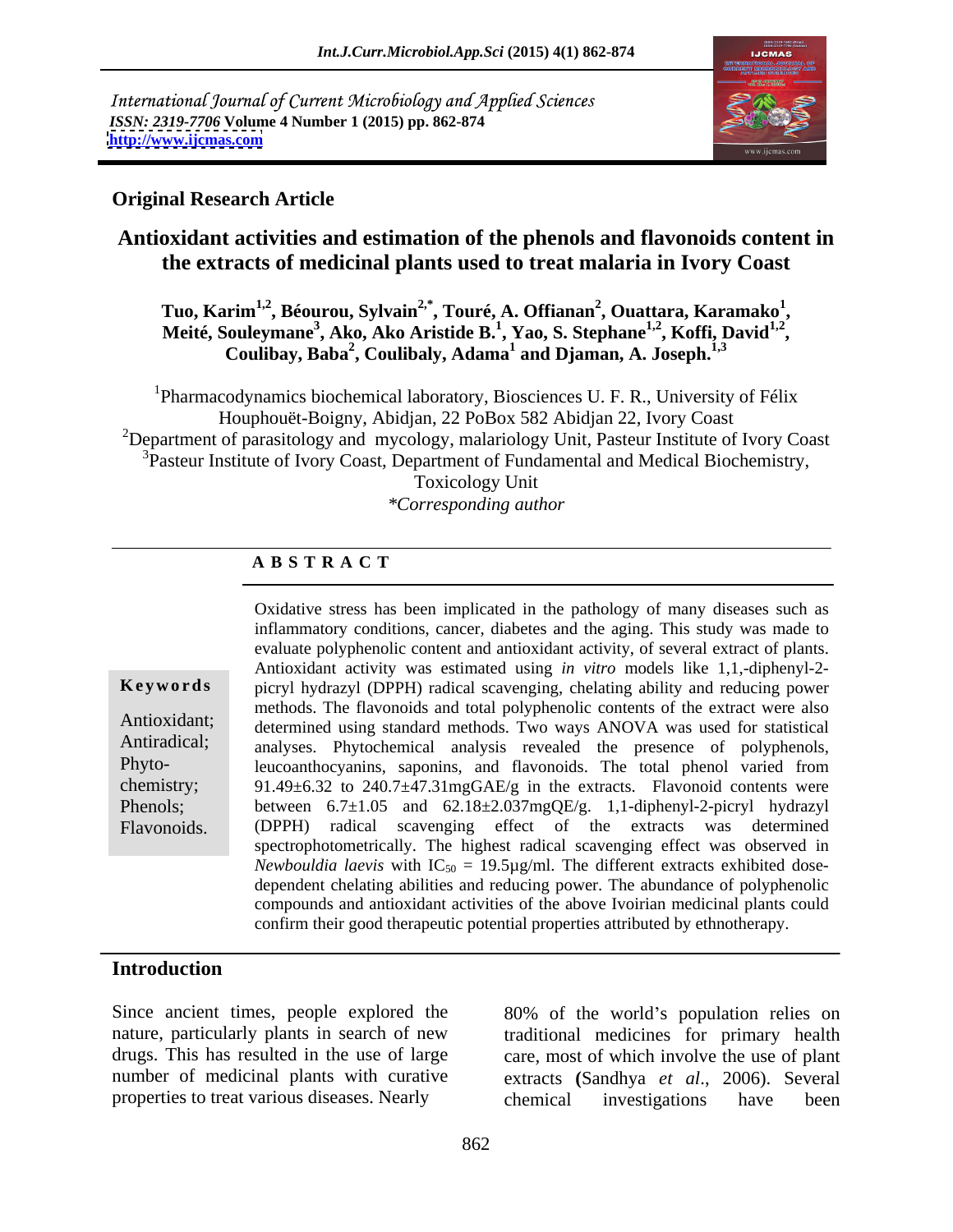conducted to provide a scientific explanation for their use in traditional medicine (Cheong antioxidant activity. In this context, *et al.,* 2013; Santiago *et al.*, 2014). Recently *Diospyros monbuttensis, Dialium dinklagei,* there has been an upsurge of interest in the *Newbouldia laevis, Trema orientalis Cnestis* therapeutic potentials of medicinal plants as *ferruginea* widely used by traditional healers antioxidants in reducing such free radical but little studied for their antimalarial induced tissue injury. Oxidation process is one of the most important routes for even living systems (Pourmorad *et al.*, reported to possess antibacterial and

During *Plasmodium* infections in humans and experimental models (primates, mouse), a high oxidative stress is generated due to to the presence of tannins (Odelola and metabolism of compounds rich in iron Okorosobo, 1988; Mallavadhani et (Schwarzer *et al*., 2003; Becker *et al*., 2004; Hans *et al*, 2009). Consequences of malaria reported include saponins, anthraquinones, are to decrease antioxidant enzymes and cardiac glycosides and alkaloids (Kayode compounds such as catalase, Glutathione (GSH), Glutathione Peroxidase, superoxide dismutase (SOD), and an increased *Dialium dinklagei* is a tree of production of reactive oxygen species Caesalpiniaceae family with trunk (ROS) (Selvam and Mathews, 1991; cylindrical right. The sheets made up have Delmas-Beauvieux *et al*., 1995; Erel *et al*., an acid taste, the flowers are of color 1997; Luersen *et al*., 2000). yellows and the bark is very thick (Akoué *et* 

Due to the depletion of the immune system Ivoiry Coast. This species is distributed in natural antioxidants during malaria West and Central Africa and has been infection, consuming antioxidants as free reported from Angola, Cameroon, D.R. radical scavengers may be necessary. In Congo, Gabon, Ghana, Guinea, Ivory Coast, addition, it is quite interesting to note that Liberia, Nigeria and Sierra Leone (Lock, plant have good antioxidant ability and are safer than the synthetic antioxidants (Halliwell, 1994; Kumpulainen and Salonen, 1999). The antioxidant activity can be

plants used to treat malaria in order to find

antiplasmodial substances with good antioxidant activity. In this context, activity have been selected.

producing free radicals in food, drugs and *Diospyros monbuttensis* leaves have been 2006). The antimal arising a method is a method of the contract and antimalarial properties (Kayode and reported to possess antibacterial and antimalarial properties (Kayode and Omotoyinbo, 2009; Anie *et al*., 2011; Olasehinde *et al*., 2012;). The antimicrobial activities of the plant leaves extract was due Okorosobo, 1988; Mallavadhani *et al*.,1998). Other constituents that have been and Omotoyinbo, 2009).

> *Dialium dinklagei* is a tree of Caesalpiniaceae family with trunk *al*., 2013). Not previously reported from Ivoiry Coast. This species is distributed in 1989).

attributed to various mechanisms like Savannahs to dense forests, on moist and prevention of chain initiation, binding of well-drained soils. It inhabits the secondary transition metal ion catalysts, decomposition forest extending from Senegal to Cameroon, of peroxides, reductive capacity, and radical Gabon, Democratic Republic of Congo, scavenging activity (Gayathri *et al.*, 2012). Angola (Arbonnier, 2004). N. laevis is<br>widely used in African folk medicine for the<br>The present study aims to quantitatively treatment of several diseases such as an estimate total phenols, flavonoids and astringent in diarrhea and dysentery. It is antioxidant potential in different extracts of also employed in the treatment against The species *Newbouldia laevis* is native to tropical Africa and grows from Guinea Angola (Arbonnier, 2004). *N. laevis* is widely used in African folk medicine for the treatment of several diseases such as an worms, malaria, sexually transmitted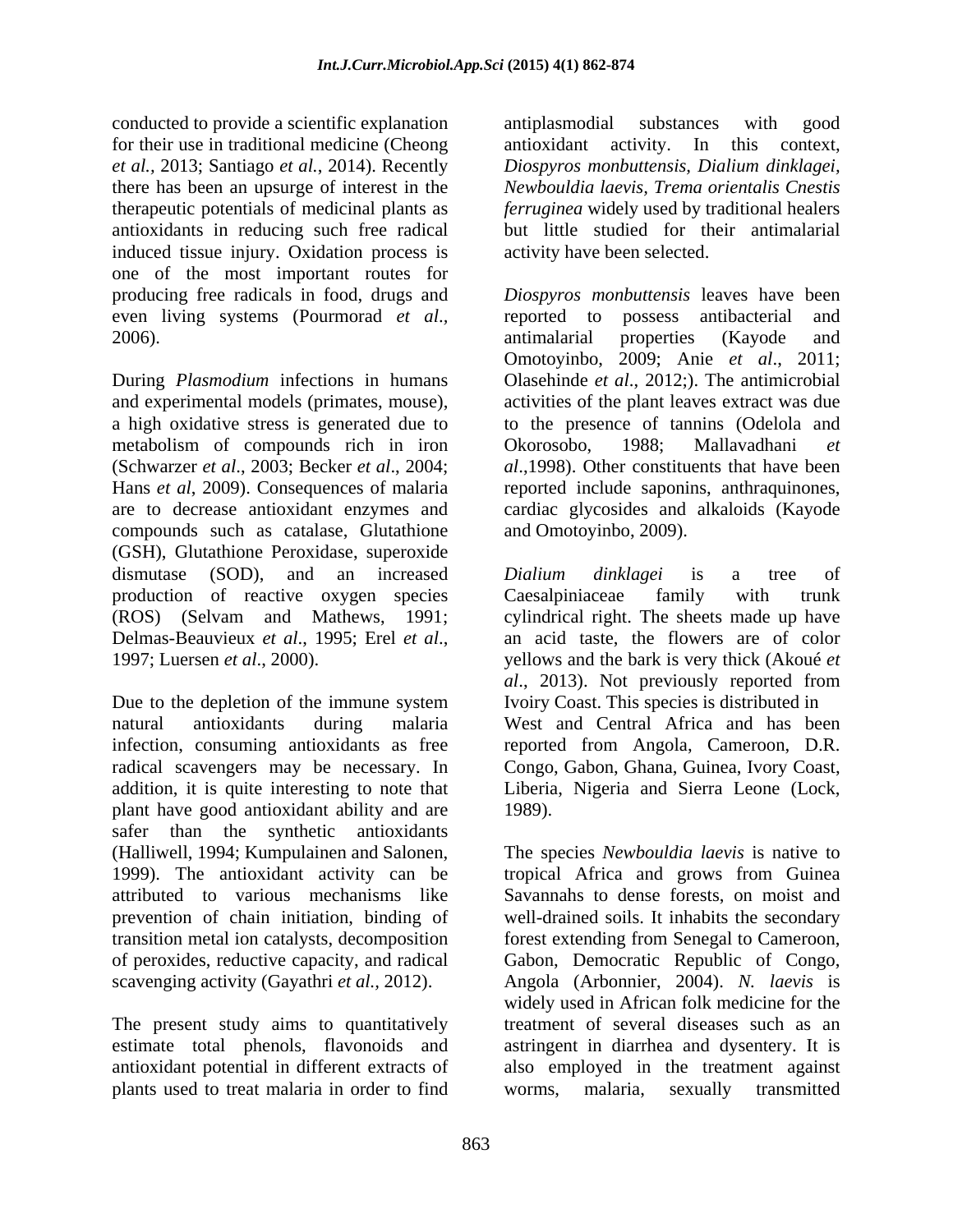disease, and in the reduction of dental caries indices of male rats as well as the cytotoxic (Iwu, 2000; Eyong *et al*., 2005). Wide diversity of secondary metabolites has also been described depending on the part of the

(Connaraceae) is a shrub or climber of poisoning (Yanes, 2007). Some Different parts and preparations of *Cnestis* plasmodial activity, diuretic activity, tuberculosis, migraines, sinusitis, and oral infection (fruits); snakebite, dysentery, *orientalis* contain tannins, saponins, fever and pain (leaves) (Gill, 1992, Okafor and Ham, 1999).Studies have shown that aqueous root extract contained alkaloids, flavonoids, saponins, anthraquinones and tannins (Yakubu *et al*., 2011; Ishola*et al*.,2011). The fruits have been reported to **Materials and Methods** have anti-microbial effects especially against gram-positive bacteria (Yakubu *et al*., 2011), while the aqueous root extract has been reported to possess antistress and Vegetal material is made up of leaves of laxative activities (Ishola *et al*.,2007; Yakubu *et al.*, 2011). Also, the methanolic *dinklagei*, Newbouldia *laevis*, Cnestis root extract has been reported to possess *ferruginea* and *Trema orientalis* because, analgesics and anti-inflammatory activity there are few data available on their (Ishola *et al*., 2011). The toxicological implications of the crude alkaloidal fraction

activity of the leaves have been reported (Garon *et al*., 2007; Atere *et al*., 2009).

plant used. In root bark, the presence of *Trema orientalis* (Blume) Linn, a tropical naphtoquinones and anthraquinones has tree, is reported to grow on poor soils and been reported (Eyong *et al*., 2005; Eyong *et*  chromite overburdens and hence, might be *al*., 2006) whereas in the leaves, the used as an effective cover to prevent presence of flavonoids, tannins and terpens leaching of heavy metals from the has also been mentioned (Gafner *et al*., minewaste dumps to the neighbouring 1997; Samy and Gopalakrishnakone, 2008). environs (Samantaray, 1991). It is found The occurrence of quartenary alkaloids has from South Africa to Tropical Africa and in also been identified (Kerharo and Adam, warm regions of Asia. The leaves and the 1974). bark are used to treat cough, sore throats, *Cnestis ferruginea* Vahl exDC toothache, and as an antidote to general deciduous forest and secondary scrubland pharmacological research done on the plant widely dispersed in West Africa and other has focused on, hypoglycemic activity, tropical parts of Africa (Burkill, 1985). analgesic, anti-inflammatory activities, anti *ferruginea* have been reported to be used in laxativity effect, anti-convulsant activity, traditional African medicine such as the anti-helmintic activity, anti-sickling effect, management of conjuctivities, bronchitis, anti-oxidant, and anti-bacterial activity syphilis, gonorrhea, malaria, cough, flavanoids, triterpenoid (simiarenol, dysmenorrhea, enema, ovarian troubles and simiarenone, trematol). (Adinortey *et al.,* aphrodisiac (roots); abortion, constipation, 2013) Octacosanoic acid, 1-octacosanyl asthma, bronchitis, gonorrhea, yellow fever, poisoning (Yanes, 2007). Some plasmodial activity, diuretic activity, (Adinortey *et al*., 2013). The leaves of *T. orientalis* contain tannins, saponins, flavanoids, triterpenoid (simiarenol, acetate, simiarenone, simiarenol, episimiarenol, and a new triterpene alcohol, trematol has been isolated from stem bark. (Rastogi and Mehrotra, 1993).

# **Materials and Methods**

## *Vegetal material and basis for selection***:**

*Diospyros monbuttensis, Dialium dinklagei, Newbouldia laevis, Cnestis*  antiplasmodial activity.

from *C. ferruginea* root on the liver function Popular pharmacopoeia methods (Betti,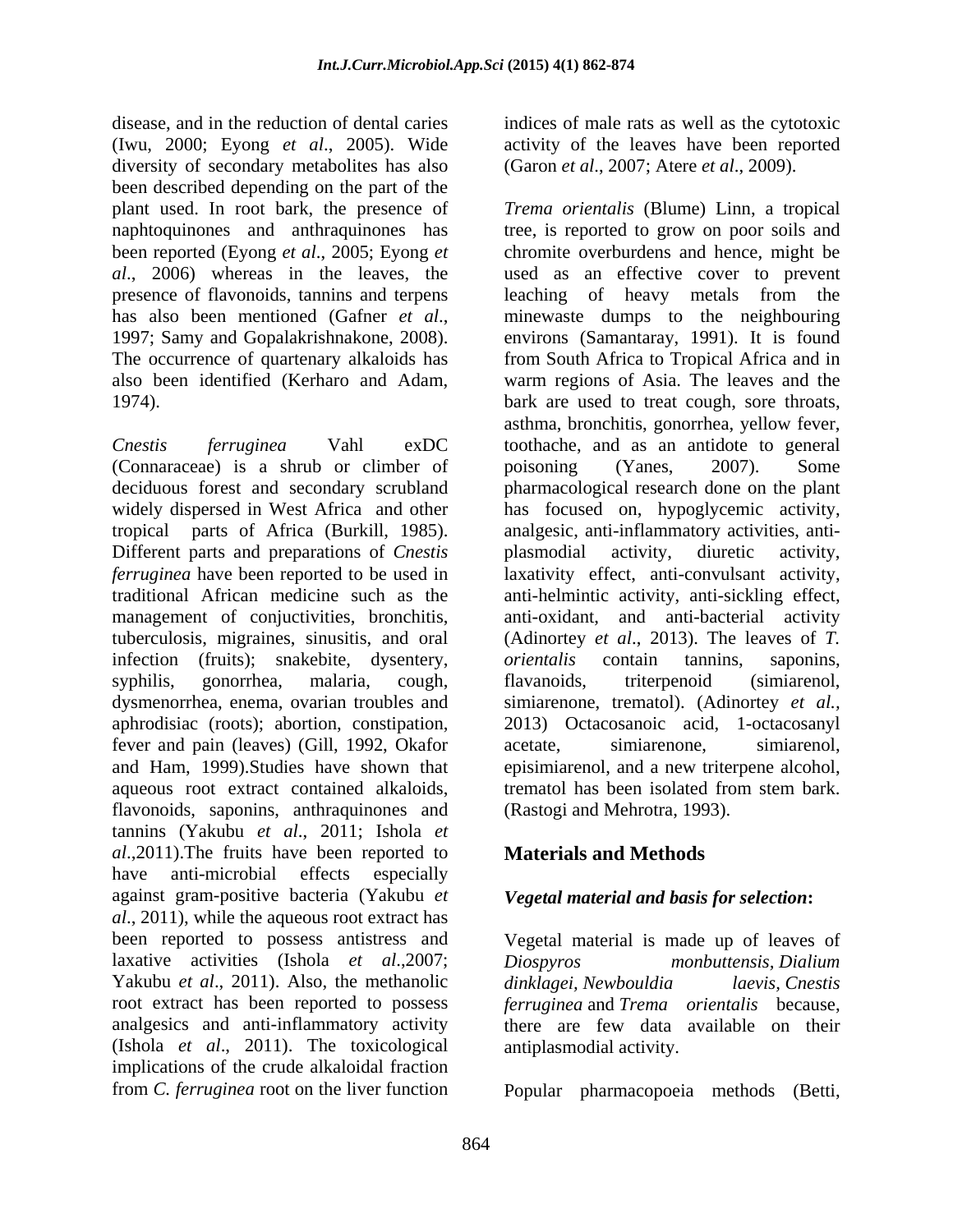1998) were used to create the list of plants *Preparation of crude extract***:** The decoction used to cure malaria. This method consists was obtained by dissolving 20g of finedry of gathering data on the popular use of medicinal plants in a given area by direct, was homogenized and boiled for 30minutes. collective or individual talks with The preparation was first wrung out in a populations. The method used is based on square of white cloth, and then filtered that previously described by Fezan, et al*.* successively twice on an absorbent cotton (2008). The questions asked to traditional and once on a Whatman filter paper 3mm. healers were about their knowledge of malaria and the plants used in the operation was repeated with the residue by preparation of antimalarial remedies, the adding 1 liter of distilled water to obtain the method of preparation of the remedies, the used parts of the plants and details of and evaporated in "Venticel" oven at  $55^{\circ}$ C. administration. The investigations were This series of operations led to the extract of conducted during November 2012 by ethnobotanical approaches near the actors of traditional medicine, especially markets

The leaves of *Diospyros monbuttensis* were qualitative determination of phytochemical collected during the month of January, 2013 constituents as described by Nemlin and from Talahini-Sokoura in Department of Brunel (1995), Békro *et al.* (2007), Bruneton Sandegué (North-east Ivory Coast). Leaves (2009). of *Dialium dinklagei*, *Newbouldia laevis*, *Cnestis ferruginea* and *Trema orientalis* were collected during March, 2013 in "Centre National de Floristique", University spraying of leaves, different extracts have been prepared. been absorbance at 765nm and drew the

acid (EDTA), gallic acid, quercetin all from Sigma Chemicals Co. (St. Louis, MO, USA).

powder in 1L of distilled water. The whole Filtrate 1 was thus obtained. The same filtrate 2. These two filtrates were gathered decoction (Zirihi *et al.,*2003; Bekro *et al.,* 2007).

herbal sellers of Abidjan area. *Phytochemical screening***:** Chemical tests were carried out on the extracts for the (2009).

# *Antioxidant activity*

Abidjan aera (South Ivory Coast). Species *Total phenolic content***:** The total phenolic were identified by Professor Ake Assi of the content of the extract was determined of Felix Houphouet-Boigny, Abidjan, Ivory *al*., 2001; Li *et al.*, 2007). The calibration Coast. Material vegetal was air-dried during curve was prepared by mixing methanolic  $7-10$  days at room temperature at  $25^{\circ}$ C and solution of gallic acid (1ml; 0-100 $\mu$ g/ml) powdered. From the powder obtained after with 5ml Folin-Ciocalteu reagent and *Chemicals***:** All chemicals used were of was also mixed with the reagents above and analytical grade. Methanol, aluminum chloride, potassium acetate, 2,2-Diphenyl-1- to determine plant total phenolic contents. picrylhydrazyl (DPPH), ferrous chloride, Experimentations were carried out in ferrozine, potassium ferricyanide, Folin- triplicate. The total phenol values are ciocalteu reagent, standards such as L- expressed in terms of gallic acid equivalent ascorbic acid, ethylenediamine tetraacetic (mg GAE/g of extract), which is a common separately using the method of (Mcdonald *et*  sodium carbonate (4ml, 1M). We measured absorbance at 765nm and drew the calibration curve. 1ml of extract  $(100\mu\text{g/ml})$ after 15min, the absorbance was measured reference compound.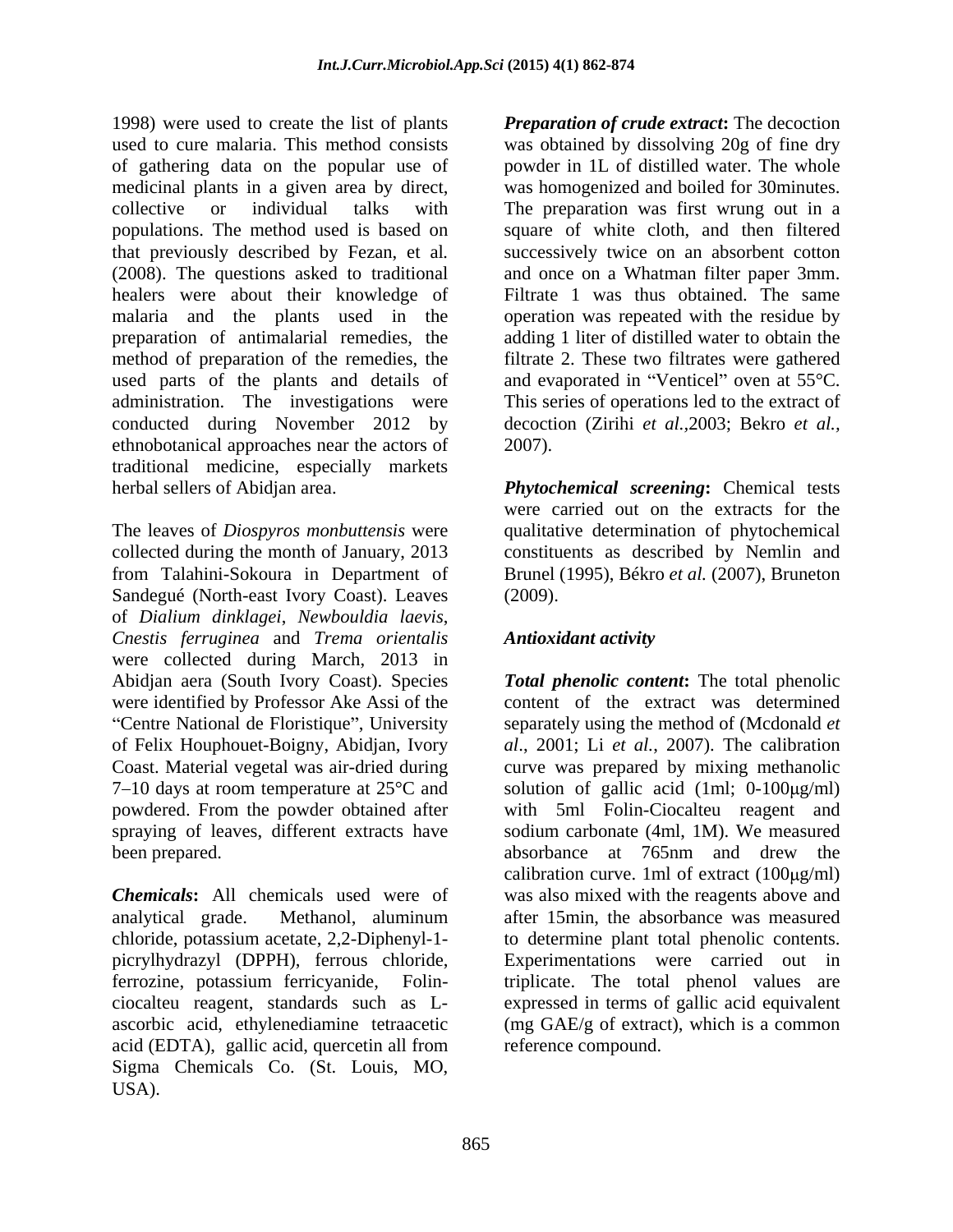*Total flavonoids content***:** The total of ferrous iron-ferrozine complex at 562 nm. flavonoids content was analyzed by Different concentration of extract (1ml) in aluminum chloride method (Bahorun *et al.*, 3.7ml of methanol was mixed with FeCl<sub>2</sub><br>1996; Chang *et al.*, 2002). Each plant extract (0.1ml, 2mM) and ferrozine (0.2ml, 5mM). (0.5ml of 1:100µg/ml) was mixed with 1.5mL methanol,  $0.1$ mL of  $AICl<sub>3</sub>$  (10%), stand for 10min at room temperature. EDTA 0.1mL of 1M potassium acetate and 2.8 mL was used as standard control. The of distilled water. The mixture was allowed absorbance of the resulting solution was to stand for 30min at room temperature  $(25^{\circ}C)$  and absorbance was measured at (25 C) and absorbance was measured at chelate the ferrous iron was calculated using 415nm with a double beam Perkin Elmer UV/Visible spectrophotometer (USA). The calibration curve was prepared by preparing quercetin solutions at concentrations ranging from 0 to 100µg/ml in methanol. Total (containing all reagents except the test flavonoids contents were expressed as mg of compound) and A1, the absorbance in Quercetin equivalents (QE)/g of extract. Samples were analyzed in triplicates.

**Reducing power assay:** The reducing power atom or electron donating abilities of the was determined according to the method of compounds were measured from the Oyaizu, 1986 and Topçu *et al*.*,* 2007. bleaching of the purple-coloured methanol Different concentrations of the extract solution of 2,2-diphenyl-1-picryl hydrazyl (6.25 200 g/ml) in 1.0ml of deionised (DPPH)**.** This spectrophotometric assay uses water were mixed with phosphate buffer  $(2.5ml, 0.2M, pH6.6)$  and potassium (Parejo et al., 2000). Different ferrocyanide (2.5ml, 1%). The mixture was incubated at 50°C for 20min. A portion of at an equal volume, to methanolic solution trichloroacetic acid (2.5mL, 10%) was of DPPH (100µM). After 30 min at room added to the mixture, which was then temperature, the absorbance was recorded at centrifuged at 3000rpm for 10min. The upper layer of the solution (2.5ml) was mixed with distilled water  $(2.5ml)$  and  $FeCl<sub>3</sub>$  DPPH radical scavenging effect was (0.5ml, 0.1%) and the absorbance was calculated as inhibition of percentage (I %) measured at 700nm and compared with control. Increased absorbance of the reaction mixture indicated an increased reducing power. Ascorbic acid was used as control, and all the tests were performed in triplicate. absorbance is  $0.5$  (EC<sub>50</sub>) was estimated by

(Yildirim *et al.*, 2001; Le *et al*.*,* 2007). Fe was monitored by measuring the formation

3.7ml of methanol was mixed with  $FeCl<sub>2</sub>$ (0.1ml, 2mM) and ferrozine (0.2ml, 5mM). The resulting mixture was shaken and left to was used as standard control. The measured at 562nm. The capability to the following equation:

Chelating Effect  $(\% ) = [(A_0 - A_1)/A_0] \times X$ 100; Ao was the absorbance of the control presence of sample of extract and standard.

*Free radical scavenging activity:* Hydrogen compounds were measured from the the stable free radical, DPPH as a reagent (Parejo *et al*., 2000). Different concentrations of each extract were added, 517 nm. Test was repeated for three times.

Vitamin C was used as standard control. The using the following formula:

The sample concentration at which the test compound) and A sample is the interpolation. values of inhibition were calculated for **Chelating ability:** Chelating ability of  $Fe^{2+}$  values denote the concentration of sample, was determined according to the method of which is required to scavenge 50% of DPPH  $2^{+}$  free redicals I % =  $(A \text{ Blank-A Sample/A Blank}); A$ blank is the absorbance of the control reaction (containing all reagents except the absorbance of the test compound. The various concentrations of the extract.  $IC_{50}$ free radicals.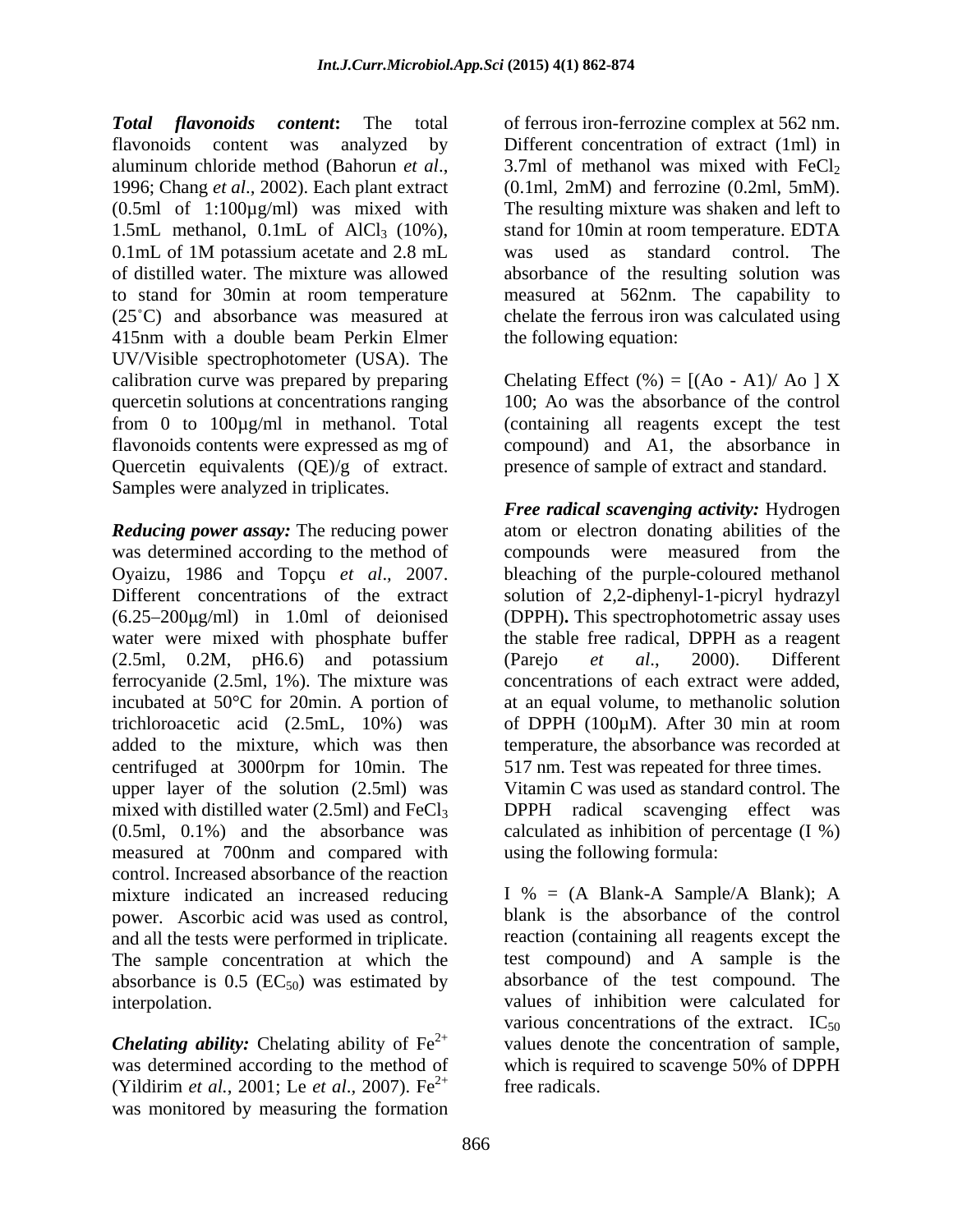three determinants. Comparisons among the groups were tested by two-way ANOVA using Graph Pad Prism, Version 5.0 (Graph Pad Software, San Diego, CA, USA). *P* 

best yield is obtained with *Trema orientalis* (20%) and similar to those obtained with  $(59.59\pm6.424mgQE/g)$  were higher than that<br>Diospyros monbuttensis Diglium dinklasej in extracts of Cnestis ferruginea *Diospyros monbuttensis, Dialium dinklagei, Cnestis ferruginea* respectively with 18; (27.95±2.960 mgQE/g) and *Newbouldia*<br>18.5 and 17.95% The lowest is obtained laevis (22.42±3.85 mgQE/g). Dialium 18.5 and 17.95%. The lowest is obtained with *Newbouldia laevis* (10.9%). The extraction yields did not differ significantly depending on the plant  $(p=0.4060>0.05)$ .

*Phytochemical screening:* Qualitative analyzes was carried out in extracts of **Antioxidant activity** different plants. The results show that all flavonoids. Others compounds are present or absent according to the plant tested (Table

*Flavonoid and phenol contents of the extracts:* Table 2 show the contents of total phenols that were measured by Folin- Ciocalteu reagent in terms of gallic acid chelating<br>equivalent (mgCAE/g) standard curve <0.0001). equivalent (mgGAE/g), standard curve<br>equation:  $Y=0.01810$  X + 0.07179, equation:  $Y=0.01810 \t X + 0.07179$ ,  $R^2$ =0,9911. Total phenol varied from 91.49 $\pm$ 6.32 to 240.7±47.31 mgGAE/g in the extract. *Trema orientalis* with total phenol contents  $(240.73 \pm 47.31 \text{ mgGAE/g})$  had the highest amount in this study followed by *ferruginea* (125.58±2.01 mgGAE/g) then *Newbouldia laevis* (91.49±6.32mgGAE/g).

**Statistical analyses** There was a statistically significant Results are expressed as mean ±S.E.M. of according the studied plant (*p*=0,0172<0, There was a statistically significant correlation between different values 05).

values<0.05 were considered significant. equation: Y= 0.02834X+ 0.01368, R2= **Results and Discussion** 62.18±2.037 (Table 2). The flavonoid **Extractions yield:** Through observations the monbuttensis (62.18±2.037) Flavonoid contents of extracts in terms of quercetin equivalent (Standard curve 0.9986 were between  $6.7 \pm 1.05$  and contents in extracts of *Diospyros monbuttensis* (62.18±2.037 mgQE/gmgQE/g) and *Trema orientalis*  $(59.59 \pm 6.424 \text{mgQE/g})$  were higher than that in extracts of *Cnestis ferruginea* (27.95±2.960 mgQE/g) and *Newbouldia laevis* (22.42±3.85 mgQE/g)*. Dialium dinklagei* showed the lowest flavonoids contents  $(6.7 \pm 1.05 \text{mgQE/g})$ . There was a statistically significant correlation between different values (*p*<0.0001).

## *Antioxidant activity*

extracts are rich in polyphenols, *Chelating ability of ferrous ions:* The leucoanthocyanins, saponins, and curves representing percentage chelating of 1). Shown in Table 3, extract exhibited doseplant extracts versus EDTA showed a strong slope which tend toward a plateau. As dependent chelating abilities on ferrous ions. Different extracts revealed good chelating potencies of 50%. The concentrations of plant extracts and EDTA inducing 50% chelating are significantly different (*p* <0.0001).

 $^{2}$ =0,9911. Total phenol varied from 91.49 $\pm$  Reducing power assay: In this assay, yellow *Diospyros monbuttensis* (185.59±5.89 mgGAE/g)*, Dialium dinklagei* (136.54±12.63 mgGAE/g)*, Cnestis* statistically significant (*p*<0.05). Table 3 *Reducing power assay:* In this assay, yellow colour of test solution changes to various shades of green and blue colour depending upon the reducing power of each antioxidant sample. At different concentrations, plants extract showed higher activities and less than the control. These differences were shows reductive capabilities of plant extract compared to ascorbic acid. Extract power was increased with sample concentration.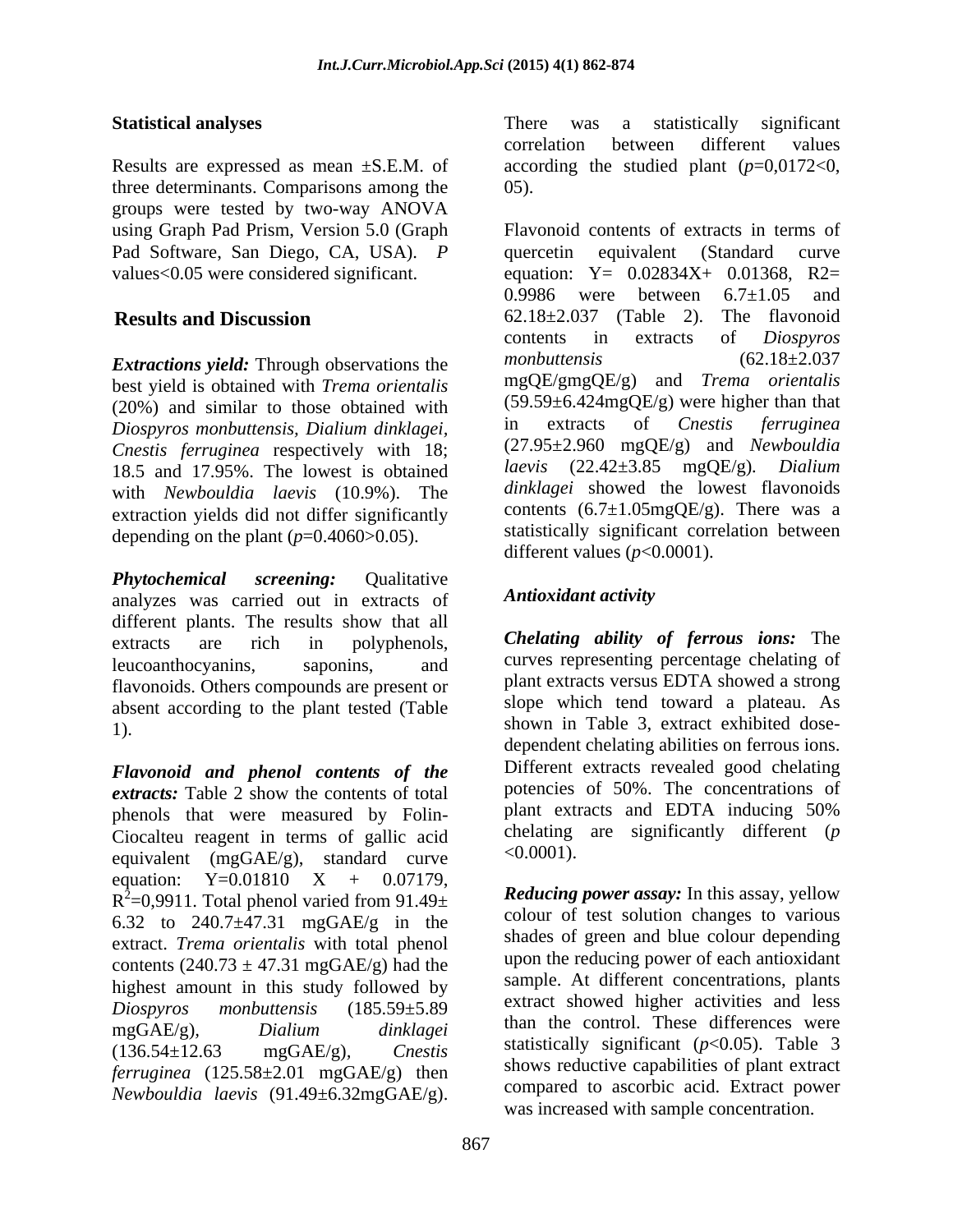*DPPH radical scavenging activity:* The different extracts showed dose dependent constituents present in these plants play a DPPH radical scavenging activity (Table 3). significant role in the identification of crude These results show amount of each extract drug. Phytochemical screening is very needed for 50% inhibition (IC<sub>50</sub>). IC<sub>50</sub> of the important in identifying new sources of standard compound (vitamin C) was therapeutically and industrially compounds 3,715±0,385µg /ml, which is the highest radical scavenging activity. The difference between vitamin C and the others is significant (P<0.0001). But the radical *orientalis*. In general these results did not most commonly found polyphenolic differ significantly (*P*>0.05) from each compounds in plant extracts (Wolfe *et al.*, other. 2003). The antioxidant activity of phenolics

**Extractions** yield: Yield obtained with neutralization of free radicals (Basile et al., *Trema orientalis* (20%) is similar to those of 1999). Polyphenols also enhance the level of al*.* (2009) with *Gmelina Arborea***.**

*Phytochemical screening:* Phytochemical analysis is important in the evaluation of bioactive compounds from medicinal plants. leucoanthocyanins, saponins, and (Kossah et al., 2010). flavonoids. These results will be helpful to phytochemists and pharmacologists for **Antioxidant activity** identification of new active compounds from plants (Ankanna *et al*.*,* 2012). On the

or absent according to the plant tested. The important in identifying new sources of like alkaloids, flavonoids, phenolic compounds, saponins, steroids, tannins, terpenoids etc (Akindele, 2007).

scavenging activities of plant extracts are *Flavonoid and phenol contents of the* also important and decreased in the *extracts:* The phenolic and flavonoid following order: *Newbouldia laevis >* compounds quantified in the extracts *Cnestis ferruginea* > *Dialium dinklagei >* seemed to be responsible for the antioxidant *Diospyros monbuttensis and. Trema* activity. Phenolic acids, flavonoids are the *Diospyros monbuttensis, Dialium dinklagei,* cellular antioxidative system and induce the *Cnestis ferruginea* respectively with 18; cytochrome P-450 resulting in detoxifying 18.5 and 17.95%. The yields are high and the activity of carcinogens intracellularly indicate that the decoction is a good (De Flora, 1988). Total phenol varied from extraction method. These results are  $91.49 \pm 6.32$  to  $240.7 \pm 47.31$  mgGAE/g in the comparable to those obtained by Mahmoudi extract powder. These investigations provide *et al.* (2013) with the decoction of flower of a comprehensive profile of the antioxidant artichoke (*Cynara scolymus*L.) and activity of extracts of plants with respect to Mohammedi and Atik (2011) with *Tamarix*  their phenols and flavonoids content. Many *aphylla*. But, they are lower than those reports of natural antioxidants of plant have found by Ozsoy *et al.* (2008) with *Smilax*  been published and their importance in *excelsa* and superior to those of N'gaman, et health, food and preventive medicine has Qualitative analyzes show that all the demonstrated that polyphenolic compounds extracts are rich in polyphenols, confer to the plant several biologic activities most commonly found polyphenolic compounds in plant extracts (Wolfe *et al*., 2003). The antioxidant activity of phenolics plays an important role in absorption or neutralization of free radicals (Basile *et al*., 1999). Polyphenols also enhance the level of been well documented (Halliwell *et al*., 2005; Patil *et al*., 2009). The abundance in polyphenol compounds would confirm the therapeutic properties that there are assigned in ethnotherapy. Indeed, several works have (Kossah *et al.*, 2010).

## *Antioxidant activity*

other side the others compounds are present dependent chelating abilities on ferrous ions. As results shown, extract exhibited dose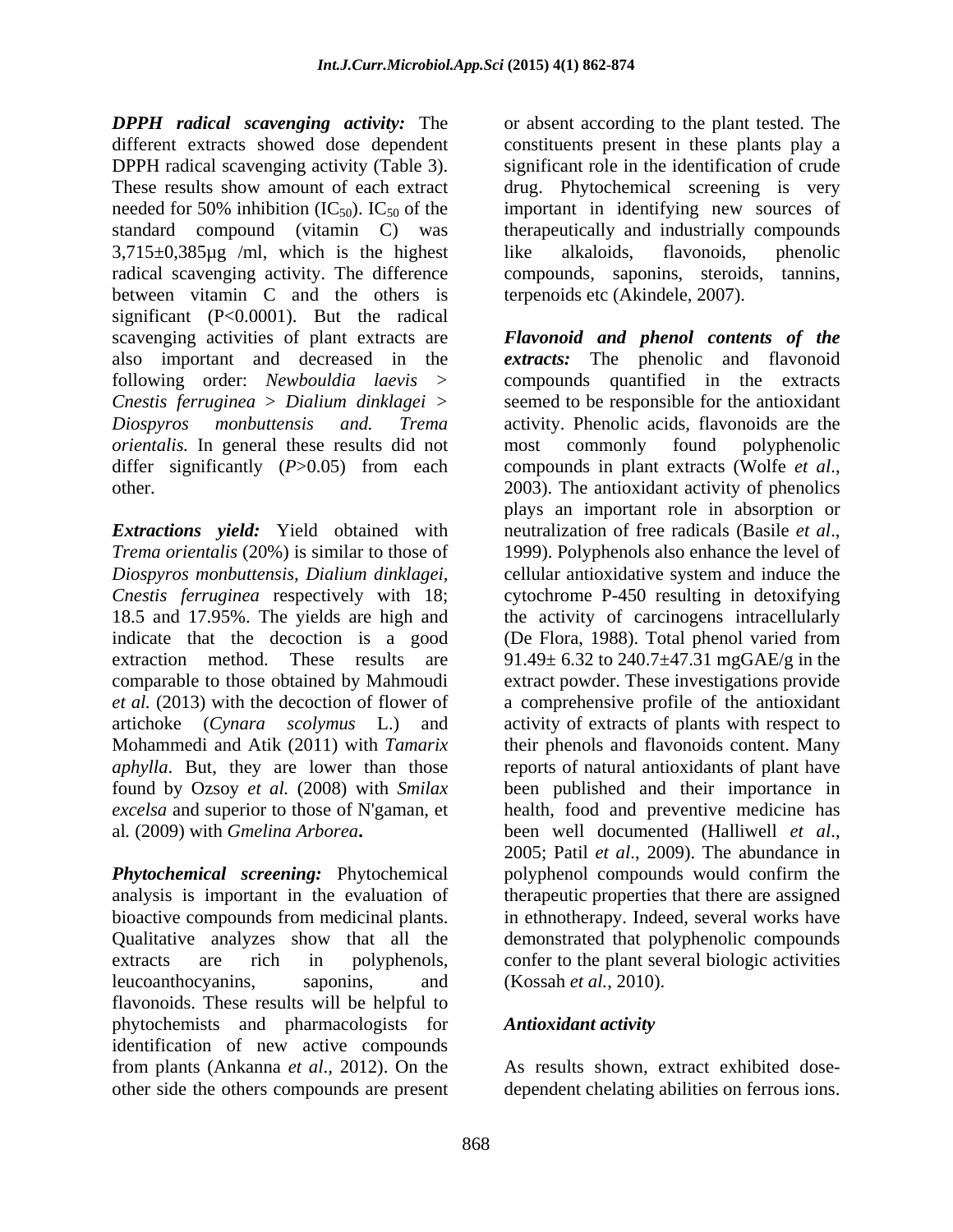The different extracts revealed good activity.  $IC_{50}$  of the standard compound

reduce the most  $Fe<sup>3+</sup>$  ions, which had a

standard procedure applied to evaluation of antiradical activity. This method is easy, rapid and sensitive way to survey the environmental conditions (Perveen *et al.*, antioxidant activity of a specific compound 2012). In some cases the extracts with strong or plant extracts (Koleva *et al.*, 2002). The different extracts showed dose polyphenols of extracts (Kossah et al., dependent DPPH radical scavenging 2010).

chelating potencies of 50%. At different (vitamin C) was 3,715±0,385µg /ml, which concentrations, plants extract showed higher is the highest radical scavenging activity. It activities and less than the control. is similar to the one found by Somanjana *et*  The reducing power of *Trema orientalis* was between vitamin C and the others is very potent and similar to vitamin C significant. But the radical scavenging (*p*>0.05). The others plant extract could activities in the plant extracts are also lesser reductive activity than standard order: *Newbouldia laevis > Cnestis* ascorbic acid. Increased absorbance reaction *ferruginea* > *Dialium dinklagei > Diospyros* indicated increased reducing power. *monbuttensis and. Trema orientalis.* In DPPH radical scavenging method is significantly (*P*>0.05) from each other. The DPPH free radicals, which are stable in flavonoids or phenolic compounds. The methanol shows maximum a proton effect of free radical scavenging activity of donating substances such as antioxidant. extracts on DPPH radicals is thought to be Radicals would be scavenged and absorbed. due to their hydrogen donation ability of *al.,* 2013 with vitamin C. The difference important and decreased in the following general these results did not differ little difference may be due to difference in plant species or due to different environmental conditions (Perveen *et al*., 2012). In some cases the extracts with strong antiradical activity are abundant in polyphenols of extracts (Kossah *et al.*, 2010).

| <b>Table.1</b> Results of phytochemical<br>al tests |  |
|-----------------------------------------------------|--|
|                                                     |  |

| <b>Natural</b>             |           |                         |           |           |           | <b>Chemical groups</b> |               |       |       |      |        |       |  |  |
|----------------------------|-----------|-------------------------|-----------|-----------|-----------|------------------------|---------------|-------|-------|------|--------|-------|--|--|
| substances                 |           |                         |           |           |           |                        |               |       |       |      |        |       |  |  |
|                            |           | $\overline{\mathbf{z}}$ |           |           |           | <b>Tannins</b>         | $\sim$        |       |       |      |        |       |  |  |
|                            |           |                         |           |           |           |                        |               |       |       |      | రి తే  |       |  |  |
| Diospyros<br>monbuttensis  |           | $+++$ $+$               |           |           | $+$       | $+++$                  | . .           | $+++$ | $+$   | $++$ | $\sim$ | $+++$ |  |  |
| <b>Dialium</b>             | $+++$ $+$ |                         | $+$ + $+$ | $+$       |           |                        | $++$          |       | $+++$ | $+$  | $+$    | $+++$ |  |  |
| dinklagei                  |           |                         |           |           |           |                        |               |       |       |      |        |       |  |  |
| Newbouldia<br>laevis       | .         | $+$                     | $++$      |           |           |                        |               |       | $++$  |      | $+$    | $+++$ |  |  |
| <b>Cnestis</b>             | $+$       | $+++$ $+$               |           | $++$ $++$ |           | $+++$                  | $\sim$ $\sim$ |       | $+$   |      | $+$    | $+++$ |  |  |
| <i>ferruginea</i>          |           |                         |           |           |           |                        |               |       |       |      |        |       |  |  |
| <b>Trema</b><br>orientalis | $+$       | $+$                     | $+$ $ -$  |           | $+ +$ $+$ |                        | .             | $++$  |       | $+$  | $+$    | $+++$ |  |  |

Strong positive:  $++$ ; moderately positive:  $++$ ; Low positive:  $+$ ; negative test: -

Here Decoction extract of leaves used for all plants in present study.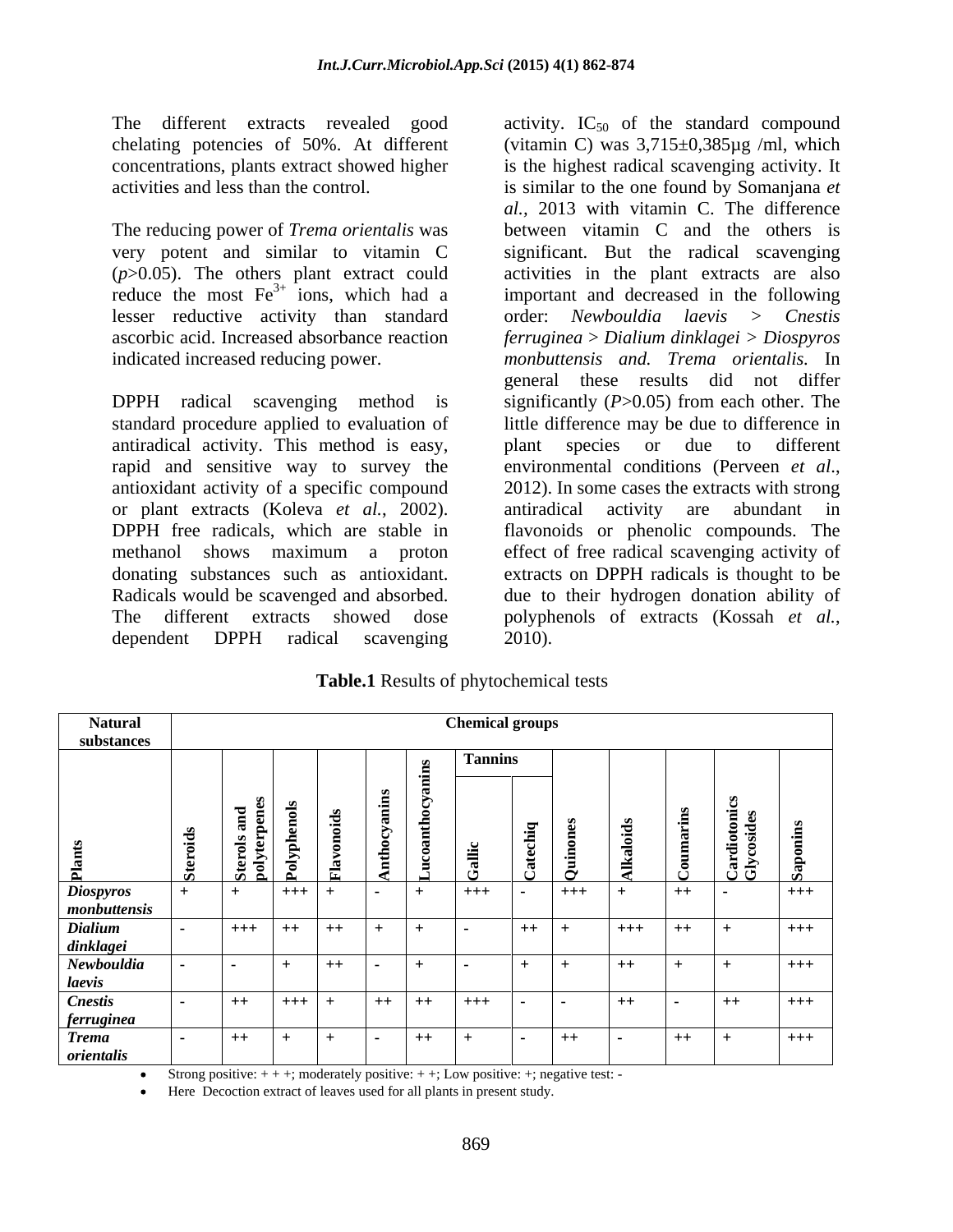| <b>Plant extracts</b>  | <b>Diospyros</b>             | <b>Dialium</b>            | Newbouldia                    | <i>Cnestis</i>             | Trema                                       |
|------------------------|------------------------------|---------------------------|-------------------------------|----------------------------|---------------------------------------------|
|                        | monbuttensis                 | dinklagei                 | laevis                        | <i>ferruginea</i>          | orientalis                                  |
| <b>Phenols content</b> | $ 136,54 \pm 12,63^{\circ} $ | $185,59 \pm 5,89^{\circ}$ | $91,49 \pm 6,32^{\circ}$      | $\frac{2a}{125,58} \pm 2,$ | $2.01^{\circ}$   240,73± 47,31 <sup>b</sup> |
| $(mg \text{ GAE/g})$   |                              |                           |                               |                            |                                             |
| <b>Flavonoids</b>      | $62,18 \pm 2,03^{\text{a}}$  | 6,780<br>$\Omega \leq 10$ | $22,42 \pm 3,85^{\text{bcd}}$ | $ 27.95 \pm 2.96$ d        | $59,59 \pm 6,42^{\rm a}$                    |
| content (mg $QE/g$ )   |                              |                           |                               |                            |                                             |

| $\mathbf{\Lambda}$ able.2 $\mathbf{\Gamma}$<br>Total phenols and flavonoids contents of<br>t extracts |  |  |
|-------------------------------------------------------------------------------------------------------|--|--|
|                                                                                                       |  |  |

a, b,c and d represent no significant aspect of Tukey statistique test.

Values are expressed as mean  $\pm$  SD (n = 3). Means in the same row with different letters are significantly different (*P*<0.05).

| <b>Tests</b>                   | Control                  | <b>Diospyros</b>       | <b>Dialium</b>   | Newbouldia                    | <b>Cnestis</b>                                                                                                          | <b>Trema</b>                |
|--------------------------------|--------------------------|------------------------|------------------|-------------------------------|-------------------------------------------------------------------------------------------------------------------------|-----------------------------|
|                                |                          | monbuttensis           | dinklagei        | laevis                        | <i>ferruginea</i>                                                                                                       | orientalis                  |
| <b>Chelating</b>               | <b>EDTA</b>              | $9,410\pm0,310^b$      | $14,75 \pm 0,25$ | $7,285 \pm 0,21$ <sup>d</sup> | $45,25 \pm 0,25$ <sup>e</sup>                                                                                           | $24,55\pm0,25$ <sup>f</sup> |
| ability                        | $+4,350\pm0,15^{\circ}$  |                        |                  |                               |                                                                                                                         |                             |
| (IC50)                         |                          |                        |                  |                               |                                                                                                                         |                             |
| Reducing                       | Vitamine C               | $>200^{\circ}$         |                  |                               | $\left[133,5\pm2,50^{\circ}\right]$ 148,0 $\pm1,00^{\circ}$ $\left[121,5\pm1,00^{\circ}\right]$ 24,30 $\pm0,80^{\circ}$ |                             |
| power                          | $20,25 \pm 0,75^{\circ}$ |                        |                  |                               |                                                                                                                         |                             |
| (EC50)                         |                          |                        |                  |                               |                                                                                                                         |                             |
| <b>DPPH</b> radical Vitamine C |                          | $22,25\pm0,25^{\rm b}$ | $21,85 \pm 0,15$ | $19,50 \pm 0,50$ <sup>c</sup> | $21,55\pm0,15^b$                                                                                                        | $22,75\pm0.25$ <sup>t</sup> |
| scavenging                     | $3,71 \pm 0,38^{\rm a}$  |                        |                  |                               |                                                                                                                         |                             |
| activity (IC50)                |                          |                        |                  |                               |                                                                                                                         |                             |

### **Table.3** Antioxidant activities of extracts

a, b, c, d, e and f represent no significant aspect of Tukey statistique test. Values are expressed as mean  $\pm$  SD (n = 3). Means in the same row with different letters are significantly different (*P*<0.05).

- Akindele, A.J., Adeyemi, O.O., (2007): *monbuttensi*<br>Antiinflammatory activity of the and stem *coccineus*. *Fitoterapia,* 78: 25-28.
- Akoué, G.N., Obame, L.C., Ondo, J.P., N'nang, E.S.O., Lepengue, N.A., Souza, A., Mbatchi,B., (2013): Ethnotherapy study, phytochemical *pentagyna (Lam) Baill* and *Dialium*  from Gabon. *International Journal of*  **References** (2011): Antimicrobial activity of crude extracts of *Diospyros* monbuttensis (Fam: Ebenaceae) rot Antinflammatory activity of the and stem barks. *International* aqueous leaf extract of *Byrsocarpus Journal*

**References** (2011): Antimicrobial activity of Antiinflammatory activity of the and stem barks. *International* aqueous leaf extract of *Byrsocarpus* crude extracts of *Diospyros monbuttensis* (Fam: Ebenaceae) root and stem barks. *International Journal of Biomedical Research*, 2(1)18 24.

- Brama, I., Mbading-Mbading, W., Savithramma, N., (2012): Ankanna, S., Suhrulatha, D., Savithramma, N.,  $(2012)$ : Chemotaxonomical Studies of Some Important Monocotyledons. *Botany Research International,* 5: 90-96
- and antiradical activities of *Agelaea*  Arbonnier, M., (2004): Trees, Shrubs and *dinklagei* Harms. Medicinal plants CIRAD, Margraf Publishers GMBH Lianas of West African Dry Zones. CIRAD, Margraf Publishers GMBH MNHN, Cote d'Ivorie. p. 194.
- *Advanced Research*, 1(8): 246-255. Atere, T.G., Ajao, A.T., (2009): Toxicological implications of crude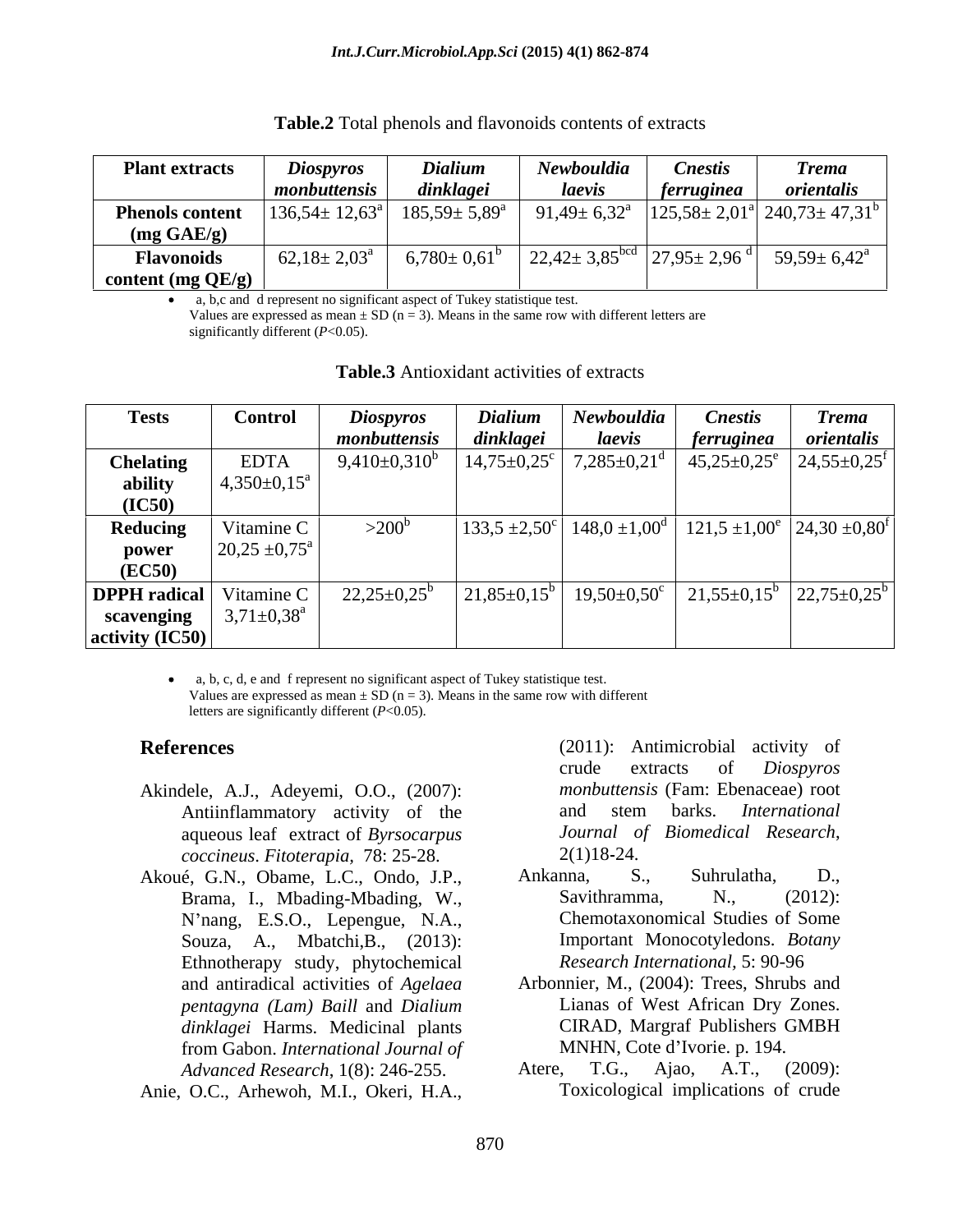alkaloidal fraction from Cnestis methods. J Food Drug Analaysis, ferruginea D.C root on liver function

- Bahorun, T., Gressier, B., Trotin, F., Brunete, C., Dine, T., Vasseur, J., Gazin M., (1996): Oxygen species
- Basile, A., Giordano, S., Lopez-Sacz, J.A.,
- Roberts, D., Rogerson, S., Ginsburg, interactions. *International journal*
- Békro, Y. A., Békro, J. A. M., Boua, B.
- Betti, J.L., (1998): Etude ethnobotanique coupled pigment and a new ceramide de faune du Dja : les plantes
- Burkill, H.M., (1985): The Useful Plants of West Tropical Africa. Kew: Royal
- Chang, C., Yang, M., Wen, H., Chern, J.,

methods. *<sup>J</sup> Food Drug Analaysis*, 10:178-182.

- indicesof male Wistar rats. *Int J* Cheonga, B. E., Waslimb, M.Z., Lema, *Biomed & Health Sci*, 5(3):145-56. F.F., Teoh, P.L., (2013): Antioxidant Gazin, J. C., Pinkas, M., Luycky, M., *Applied Pharmaceutical Science*, 3: and anti-proliferative activities of Sabah *Ruellia tuberose*. *Journal of* 020-024
- scavenging activity of phenolic De Flora, S., (1988): Problems and extracts from hawthorn fresh plant **prospects** in antimutagenesis and organs and pharmaceutical anticarcinogenesis. *Mutat Res.*, preparations. *Arzneimittel* prospects in antimutagenesis and anticarcinogenesis. *Mutat Res.,* 202:279-83.
- *Forschung*, 46:1086-1089. Delmas-Beauvieux, M.C., Peuchant, E., Cobianchi, R.C., (1999): Bras, M., Clerc, M., (1995): Antibacterial activity of pure Relationship between red blood cell flavonoids isolated from mosses. *Phytochem.*, 52:1479-1482. and lipoperoxidation during the acute Becker, K., Tilley, L., Vennerstrom, J.L., has phase of malaria. Clinical Dumon, M.F., Receveur, M.C., Le antioxidant enzymatic system status phase of malaria. *Clinical biochemistry,* 28:163-169*.*
	- H., (2004): Oxidative stress in Erel, O., Kocyigit, A., Avci, S., Aktepe, malaria parasite-infected N., Bulut, V., (1997): Oxidative erythrocytes: host-parasite stress and antioxidative status of *for parasitology,* 34: 163-189. plasma and erythrocytes in patients with vivax malaria. *Clinical biochemistry,* 30:631-639.
	- B., Tra, B. F. H., Ehilé, E. E., (2007): Eyong, O.K., Krohn, K., Hussain, H., Etude ethnobotanique et screening Folefoc, G.N., Nkengfack, A.E., phytochimique de *Caesalpinia benthamiana* (Baill.) Herend. et Zarucchi (Caesalpiniaceae). *Rev. Sci. Nat.*, 4: 217-225. des plantes médicinales de la réserve from *Newbouldia laevis*. *Chem.*  Folefoc, G.N., Nkengfack, A.E.,<br>Schulz, B., Hu, Q., (2005): Newbouldiaquinone and newbouldiamide: a new coupled pigment and a new ceramide *Pharm. Bull.,* 53 (6): 616–619.
	- indiquées en thérapie traditionnelle Fezan, H. T. B., Irie, G. M., N gaman, K. comme anthelminthiques. *Nature et* C.C., Mohou, C.H.B., (2008): Études *Faune*, 14: 32-48. de quelques plantes thérapeutiques Botanic Gardens, Edition 2, vol.1, : deux maladies émergentes en Côte 960pp d'Ivoire. Sciences & Nature. 5: 39utilisées dans le traitement de l'hypertension artérielle et du diabète d Ivoire. *Sciences & Nature*, 5: 39- 48.
	- (2002): Estimation of total flavonoid Gafner, S., Wolfender, J.L., Nianga, M., content in propolis by two **Hostettmann**, K., (1997): complementary colorimetric Phenylpropanoid glycosides fromHostettmann, K., (1997):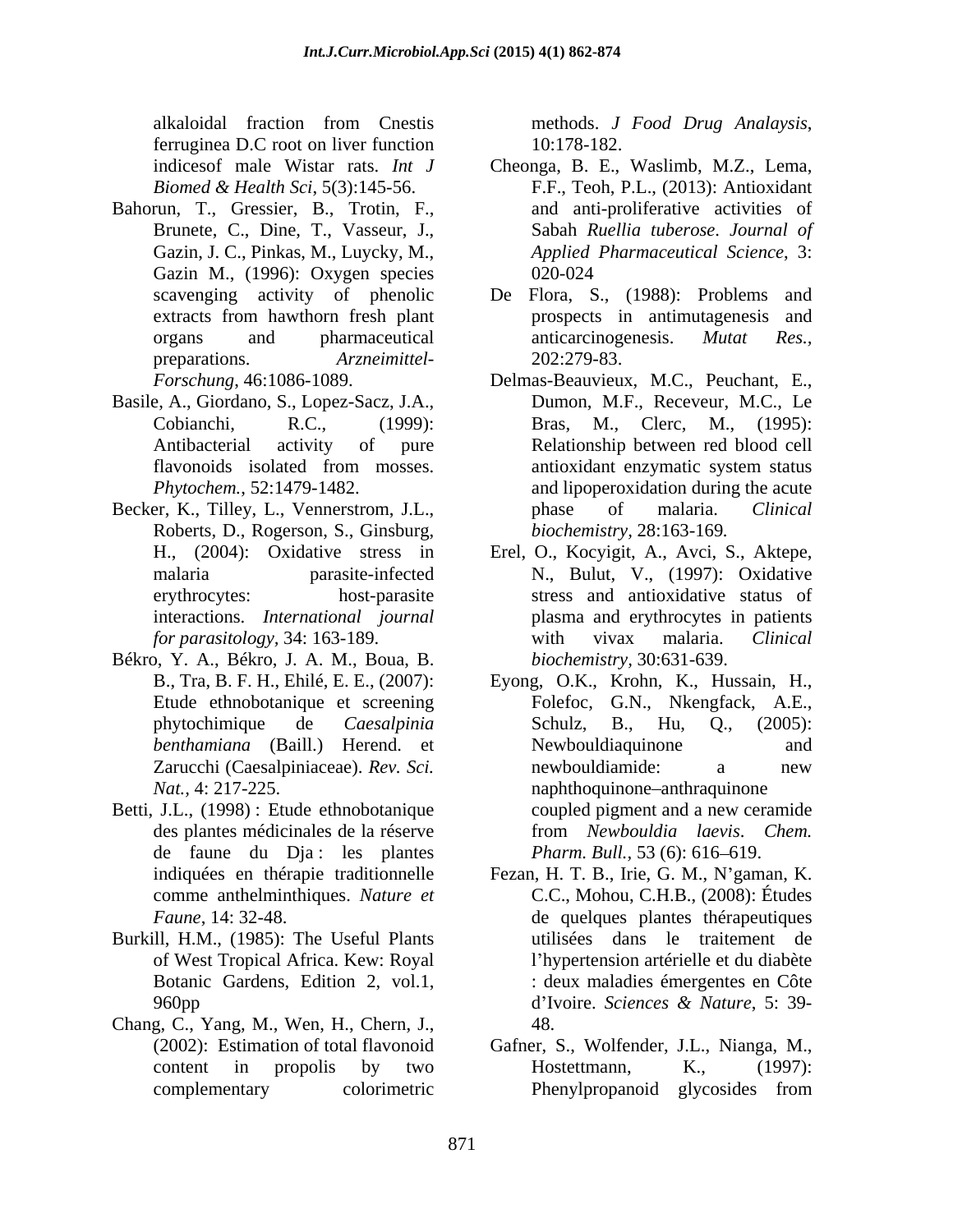- Gayathri, G., Neelima, M., Balabhaskar,
- Garon, D., Chosson, E., Rioult, J.P., Eldin
- Gill, L.S., (1992): Ethnomedical uses of plants in Nigeria. Benin, Nigeria:
- Halliwell, B., (1994): Free radicals, curiosity, cause, or consequence?
- Halliwell, B., Rafter, J., Jenner, A.,
- Hans, C. A., Steven, D. B., Rick, M. F.,
- Ishola, I.O., Ashorobi, R.B., (2007): The root extract of *Cnestis ferruginea*. *Int*
- Ishola, I.O., Akindele, A.J., Adeyemi,
- Iwu, M.M., (2000): Handbook of African
- Kayode, J., Omotoyinbo, M.A., (2009):

*Newbouldia laevis* roots. conservation of chewing sticks plants *Phytochemistry*, 44, 687 690. species in Ekiti State, Nigeria. *Res J. Botany*. 4 (1):1-9.

- R., (2012): *In vitro* Antioxidant Kerharo, J., Adam, J.G., (1974): La Analysis of Selected Coffee Bean Varieties. *J. of Chem. Pharm. Res.,* 4:2126-2132 médicinales et toxiques. Vigot frères, pharmacopée sénégalaise traditionnelle. In: Plantes Paris, 1007 p.
- de Pecoulas, P., Brasseur, P., Vérité, Koleva, I.I, Van Beek, T.A., Linssen, P., (2007): Poisoning by *Cnestis*  J.P.H., De Groot, A., Evstatieva, *ferruginea* in Casamance (Senegal): L.N., (2002): Screening of plant An etiological approach. *Toxicon*, 50(2): 189-95. extracts for antioxidant activity: a comparative study on three testing methods. *Phytochemical Analysis* 13: 8-17.
- Uniben Press.: 77p. Kossah, R., Nsabimana, C., Zhang, H., antioxidants, and human disease: *Lancet,* 344: 721-724. Chinese sumac (*Rhus typhina* L.) (2005): Health promotion by Chen, W., (2010): Optimization of extraction of polyphenols from Syrian sumac (*Rhus coriaria* L.) and fruits. *Res. J. Phytochem*., 4: 146- 153.
- flavonoids, tocopherols, tocotrienols, Kumpulainen, J.T., Salonen, J.T., (1999): and other phenols: direct or indirect Natural Antioxidants and effects? Antioxidant or not? Am. J. Anticarcinogens in Nutrition, Health *Clin. Nutr.,* 81: 268S - 76S. and Disease. *The Royal Society of* Natural Antioxidants and *Chemistry*, UK pp 178- 187.
- (2009): Antioxidant therapy: Le, K, Chiu, F., Ng, K., (2007): Reducing malaria severity? *Crit*  Identification and quantification of *Care Med*.; 37:758 760. antioxidants in *Fructus lycii*. *Food Chemistry*, 105: 353-363.
- anti-stress potential of the aqueous Li, H. B., Cheng, K. W., Wong, C. C., *J Pharm*, 3(3): 295-8. (2007): Evaluation of antioxidant O.O., (2011): Analgesic and antiinflammatory activities of *Cnestis ferruginea* Vahl ex Fan, K. W., Chen, F., Jiang, Y., capacity and total phenolic content of different fractions of selected microalgae. *Food Chemistry*, 102:771-776.
- DC(Connaraceae) methanolic root Lock, J.M., (1989): Legumes of Africa: a extract. *J Ethnopharmacol*, 135(1): Check-List. Royal Botanic Gardens, 55-62. Kew, Richmond, United Kingdom. 619 pp
- Medicinal Plants. CRC Press, Inc. Luersen, K., Walter; R.D., Muller, S., London p. 19. (2000): Plasmodium falciparum-Ethnobotanical utilization and (2000): Plasmodium falciparuminfected red blood cells depend on a functional glutathione de novo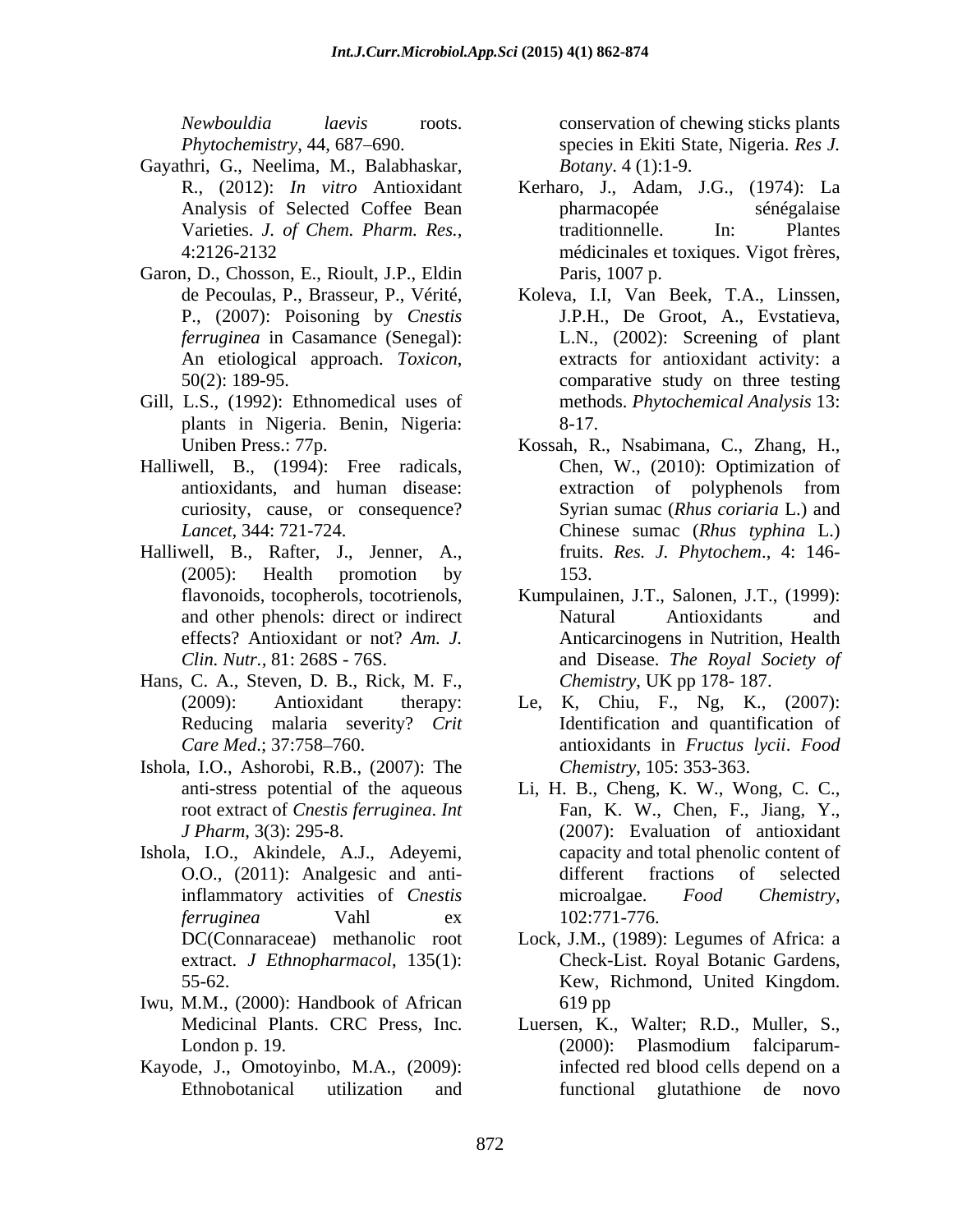synthesis attributable to an enhanced *European Journal of Scientific* loss of glutathione. *The Biochemical*

- Mahmoudi, S., Khali, M., Mahmoudi, N., parties de la fleur d'artichaut
- Mallavadhani, U.V., Panda, A.K., Rao,
- Mathews, S.T., Selvam, R., (1991): Effect
- olive oil extracts. *Food Chem.*, 73:
- Mohammedi, Z., Atik, F., (2011): Impact polyphenols content and biological
- Nemlin, J., Brunel, J. E., (1995): Fascicule (II) EDTA-induced luminal de Pharmacie. Département de
- N gaman, K. C. C., Békro, Y.A., Békro, (2009): Sur la composition en anti-oxydante d'extraits bruts de la 1484

*Research*, 36:161-171.

- *journal*, 2:545-552. Odelola, H.A., Okorosobo, V.I., (1988): (2013): Etude de l'extraction des Antimicrobial Activity of two composés phénoliques de différentes Nigerian *Diospyros* sp. (Ebenaceae). Preliminary investigation of *in vitro* Antimicrobial Activity of two *Afri. J. Med. Sci.,* 17(4):167-170.
- (*Cynara scolymus* L.). *Nature &* Okafor, J, Ham, R., (1999): Identification, *Technologie,* 9: 35-40 utilisation et conservation des plantes Y.R., (1998): Pharmacology and Nigeria. *Thèmes de la biodiversité*  chemotaxonomy of Diospyros. *africaine*, 3: 1-8. médicinales dans le sud-est du *africaine*, 3: 1-8.
- Phytochemistry, 49:901–51. **Olasehinde, G, Olusola, O., Obashola**, of radical treatment on erythrocyte In-vitro studies on the sensitivity lipid peroxidation in Plasmodium vivax-infected malaria patients. antimalarial drugs and local herbal *Biochemistry international,* 25:211- extracts. *Malaria Journal*, 11(Suppl  $220.$  1):P72. F., Singh, R., Adesola, A., (2012): pattern of Plasmodium falciparum to 1):P72.
- Mcdonald, S., Prenzler, P.D., Autolovich, Oyaizu M. (1986). Studies on product of M., Robards, K., (2001): Phenolic content and antioxidant activity of glucose amine. *Japan Journal of* browning reaction prepared from *Nutrition*, 44: 307-315.
	- 73 84. Ozsoy, N., Can, A., Yanardag, R., Akev, of solvent extraction type on total *Smilax excels* L. leaf extracts. *J.*  N., (2008): Antioxidant activity of *Food chem.* 110:571-583.
- activity from *Tamarix aphylla* (L.) Parejo, I., Codina, C., Petrakis, C., karst. *Inter. J. Pharma. Bio. Sci.*, 2 :609-615. de Travaux Pratiques de Matière Médicale (3e année). Université Nationale de Côte-d'Ivoire. Faculté radical assay*. J pharmacol toxicol* symbers interballe to an enhanced *Laropean* Journal of Scientific<br>soles of glutulnions. The Biochemical *Kesterch*, 30:161-171. (1988)<br>powers 3. Kandi, M. Mahmoudi, N. Olehon, N. Olehon, N. (1988)<br>courly 3. Kandi, M. Mahm Kefalas, P., (2000): Evaluation of scavenging activity assessed by col (II) EDTA-induced luminal chemilunes-cence and DPPH (2,2  $diphényl-1-pycryl-hydrazyl)$ *method*, 44:507-512.
	- Pharmacognosie. Laboratoire de Patil, S.M., Kadam, V.J., Ghosh, R., Phytologie, 47 p. (2009): In vitro antioxidant activity M. J. A., Bénié, A., Gooré, B. S., métabolites secondaires et l activité *of PharmTech Research*, 1:1480 of methanolic extract of stem bark of *Gmelina arborea* Roxb. (Verbenaceae), *International Journal* 1484
	- *Gmelina arborea* Roxb. Perveen, F., Zaib, S., Irshad, S., Hassan, (Verbanaceae) de Côte d'Ivoire, M., (2012): Antioxidant and DNA afrique de l'ouest : Analyse par protection activities of the hill toon, M., (2012): Antioxidant and DNA protection activities of the hill toon*, Cedrela serrata* (Royle) leaves